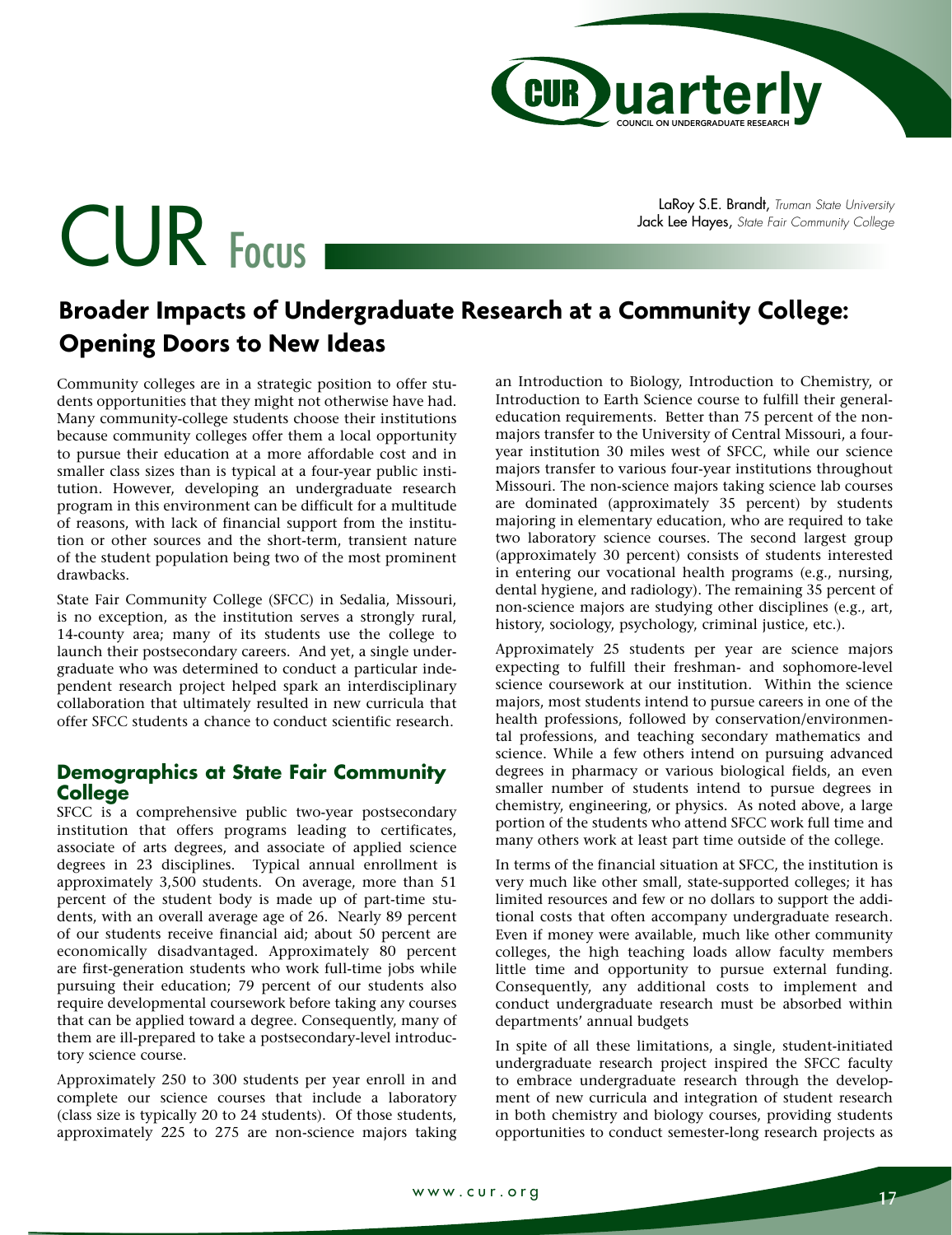part of their normal coursework. The initial project stemmed from a pharmacy student concurrently enrolled in the firstsemester biology and first-semester chemistry courses. Her persistence and strong desire to pursue an undergraduate research project (by replicating the 1953 experiments of Stanley Miller and Harold Urey on the "pre-life" evolution of the molecular building blocks of complex biological molecules that are required for life to exist, Miller 1953; Miller & Urey 1959) were all she needed to nudge her professors into a long-lasting, cross-disciplinary collaboration focused on integrating student-initiated research projects into the undergraduate science curriculum. Not only was this initial project successful in meeting its objective, it also led students and faculty alike to realize that high-quality research projects can be accomplished at small rural colleges with little or no research budget.

Although the student-led replication of such a historically important experiment provided innumerable opportunities for all students participating in the project to learn basic biochemistry and provide context for the scientific process, the "real" success was observed by watching a group of students from various disciplines come together in an authentic collaboration using teamwork to solve problems. As this original student project developed, additional interest became apparent from other students, and under faculty recommendation a small student research group developed to tackle the project. This student-led research group was able to take advantage of individual strengths and minimize their weaknesses as they built their experimental apparatus with minimal expenditure. From building their own manometer to measure atmospheric pressure within their reaction chamber to utilizing an automobile distributor, a car battery, and an electric hand-drill to generate the regularly occurring spark necessary for their experiment, the students overcame their anxiety about doing scientific research and realized that what they once felt was beyond their reach was definitely attainable. Moreover, this group of students' attention to detail enabled them to recognize the potential for obtaining a false positive during the first run of their experiment and subsequently led to modifications to their experiment that eliminated their false positive and subsequently produced a legitimate positive result. Ultimately, the success of this undergraduate research project resulted in an increase in student independence, responsibility, and self-motivation, evident in the students' request to present their research at the annual Missouri Academy of Science Conference.

Motivated by this successful UR experience, the SFCC biology and chemistry faculty seized an opportunity to modify the current curricula in the first-year sequence of biology and chemistry courses by integrating significant cross-discipline research components into the respective coursework. Over the course of three years, the curricula of biology and chemistry courses for both science and non-science majors were modified to place less of a priority on content knowledge



First-year biology and chemistry students (front to back) Ana Dale, Adam Friese, Bryan Fisher, and Daniel Meenen with their apparatus to replicate the 1953 Miller-Urey experiments investigating the prebiotic synthesis of biological monomers.

and more of an emphasis on the real-world, collaborative effort of scientific investigation. Specifically, the focus was shifted to how we know what we know, and not just what we know. Such an undertaking included the first-year sequence of courses for science majors, Chemistry I & II and Biology I & II (courses with typical enrollments of 15 to 20 students each); the non-majors' Introduction to Chemistry and Introduction to Biology courses (typical enrollment of 24 students per section with three to five sections offered each semester); and a new two-semester Introduction to Biotechnology sequence (with a typical enrollment of 10 students in one section each semester).

The shift from "content-driven" curricula to "process-driven" curricula was initially difficult, as on the surface faculty feared that the change in priority could and would lead to the loss of content learning. However, faculty quickly recognized that objectives for students' content knowledge could still be met by placing a greater expectation of content knowledge on the students as they pursued the research projects integrated into their coursework. Ultimately, these changes enabled faculty members to make more authentic assessments of student performance based on their content knowledge as demonstrated through hands-on application of course material. For example, students in the introductory chemistry course were expected to "silver" a bottle for one of their course exams. The assignment required stu-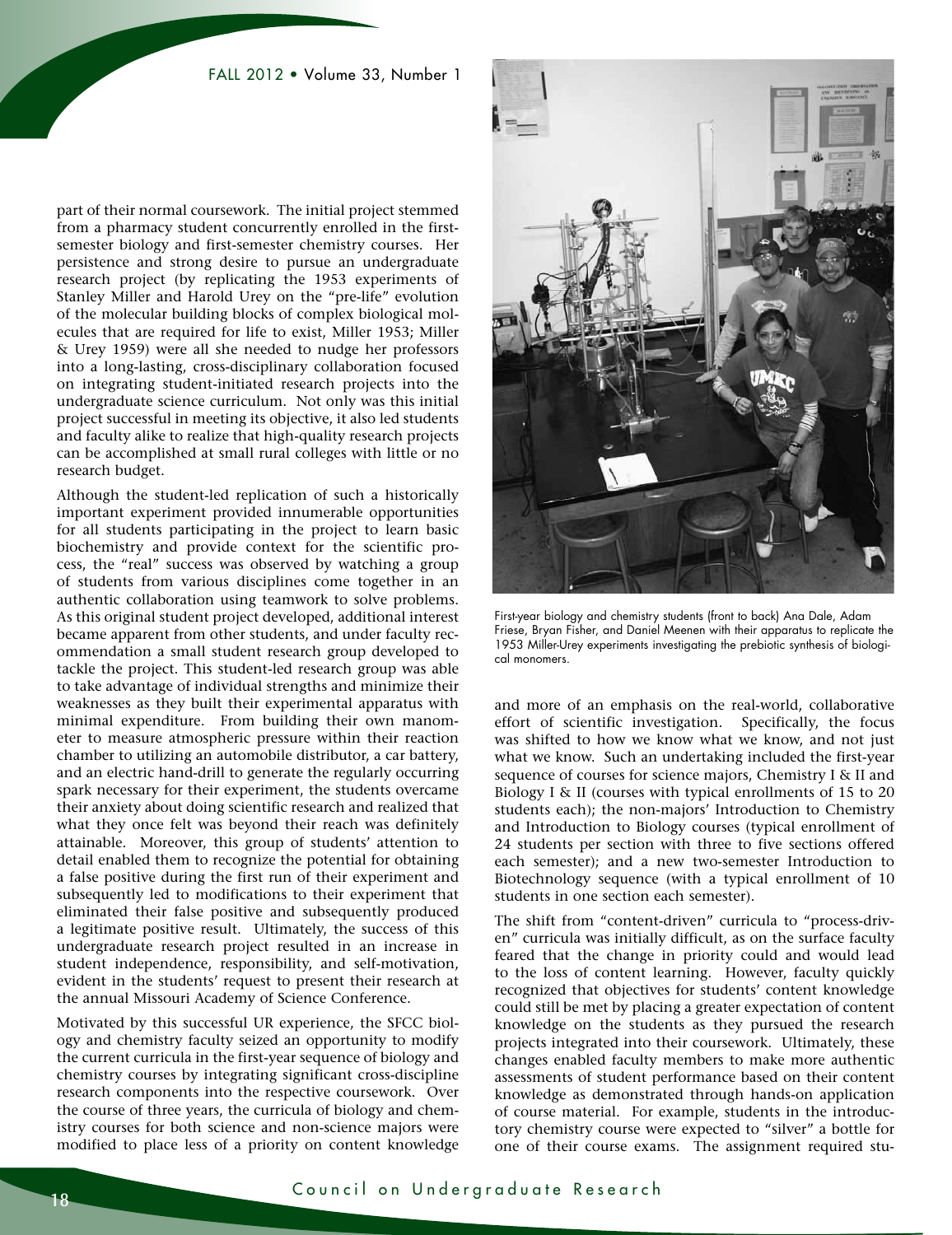

Second-year pre-med student Dipendra Thapaliya transfers DNA samples in an effort to determine if electrophoresis could be used to verify the results from the Meselson-Stahl experiments on semi-conservative DNA replication.

dents to work collaboratively in small groups to identify an appropriate procedure, make appropriate calculations, and perform standard lab procedures by mixing solutions prior to each of them performing the procedure independently. If the procedure they used was not appropriate, errors in calculations or errors in the preparation of solutions were made, with the results of the errors clearly visible on the bottle produced. Additionally, having an interesting, new display item created by each student gave the students ownership of their learning that led to deeper appreciation of science in general.

In another example, in one of the new introductory biotechnology courses the midterm exam required students to work collaboratively in small groups to develop a procedure to identify and quantify the individual constituents in an unknown solution of biological molecules. Over the course of one week, the students had to determine appropriate procedures, explain why they chose these procedures, assign various tasks to each member of the team, identify the particular components of the solution, produce appropriate standard curves to aid them in quantification of substances, and generate a final group report of their results. Students not only had to demonstrate their knowledge and lab skills but also their ability to function in the dynamic, collaborative process of science.

With such a change in focus to emphasize the scientific process, the improvements in students' understanding of experimental science and the scientific method anticipated by the faculty became readily apparent as students enrolled in and completed sequential science courses. As students progressed through their biology and chemistry sequences, they began to recognize their own abilities to seek out the information they felt was necessary to understand and complete the experiments they were attempting. Furthermore, students began to ask deeper, more thoughtful questions in pursuit of knowledge beyond what was expected in the course outcomes. In effect, they were becoming scientists. What more could we ask for? Unexpectedly, this question was answered because these students began to seek out additional research opportunities. For example, a group of biology and chemistry students who were all enrolled in the



second-semester biology and chemistry courses in those disciplines' curricula asked to conduct a research project monitoring water quality in the local community. With support of the Missouri Stream Team Program, these students collaborated to assess water quality in the entire watershed in which SFCC is located. Their efforts established a long-term, community water-quality monitoring program in which many students still participate.

Other inspired students chose to continue the "replication of historical research" approach that initiated undergraduate research at SFCC originally. After learning of the 1958 Meselson-Stahl experiments, which established our understanding of how DNA is replicated, a student inquired about the possibility of replicating this important work. Stimulated by this request, another pair of students was curious about replicating the 1952 Hershey-Chase experiments identifying DNA as the molecule of inheritance. Both of these experiments presented hurdles the students needed to overcome: The Meselson-Stahl experiments required a highspeed centrifuge, which was not available, and the Hershey-Chase experiments required radioactive isotopes whose use was not feasible logistically. The students in both of these projects sat down together and came up with a solution that benefited all of them by utilizing stable isotopes and modern electrophoresis techniques to separate chemical products by their mass. This minimized the cost of each project and led the students to successfully replicate the original research using modern techniques. Yet another group of students was inspired by the historical extraction of salicylic acid from willow trees and attempted to make such an extraction and convert it to aspirin. Although unsuccessful, their attempt at synthesizing aspirin inspired another group of students to successfully synthesize TNT in a project examining the illicit transport of TNT dissolved in gasoline. Further, an art student was inspired to investigate the chemistry and synthesis of paint pigments, which in turn led to an entire series of artistic works.

One factor that has aided in the stimulation of new studentgenerated research projects is the end-of-semester seminar that has been institutionalized at SFCC for some time. Initially, this conference was established as part of the curricular changes in the biology and chemistry courses for science majors, in which students were required to present their group and/or individual research projects. After the first two years of curricular change, the conference was incorporated into the science courses for non-majors as well. Subsequently, as the embedded course research projects began to inspire additional, extracurricular research projects, the one-day conference for course projects ultimately expanded to three days to accommodate all the presentations from biology and chemistry majors, non-majors, and these students' independent research projects. This end-of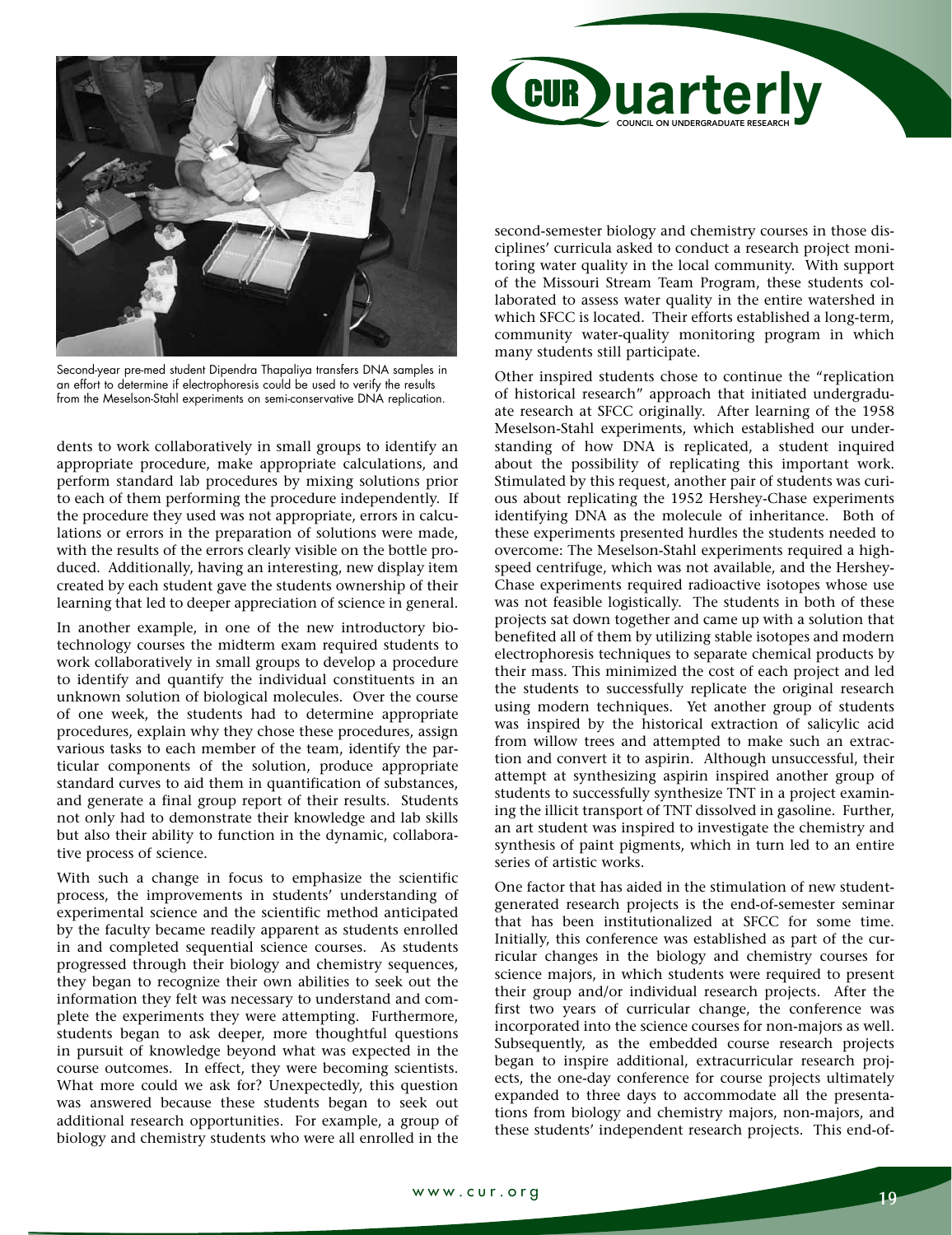semester research conference grew beyond any expectation as faculty, staff, and students campus-wide began to attend the conference at some point over the three-day period. Essentially, the integration of research into the undergraduate science curriculum at SFCC shifted a science program that had only rarely had a student interested in pursuing research to a program with an average of 36 group research projects conducted as part of coursework per semester (with working groups of from two to four students), plus from four to 10 group and individual research projects each year conducted outside of coursework.

Surprisingly, an additional impact from the undergraduate research program at SFCC was made clear as students began to request research opportunities from faculty members in other disciplines. Not only were there requests in other sciences, but also in history, psychology, and sociology. At the last end-of-semester conference, invitations to present their research were extended to students in all disciplines at SFCC. Although no one from outside the science disciplines accepted this invitation, time will tell if the conference expands into all disciplines.

The institutional attitude toward undergraduate research has changed considerably. Even though SFCC faculty have such high teaching loads that they are afforded little opportunity to pursue additional scholarship, a sense of true "teaching scholarship" began to develop as the integration of undergraduate research into the curricula became the common practice in the sciences. Most notably, scholarly collaborations began to evolve. Not only were student/student and student/faculty collaborations becoming more common, but more faculty/faculty collaborations also developed. Although collaboration among science faculty members was the foundation of the initial changes, the small number of faculty and the increased demand for research opportunities necessitated deeper collaboration efforts in order to manage the research projects students wished to pursue.

Moreover, the small number of science faculty also meant a smaller pool of expertise to draw upon, which increased the need to rely on each other to find sufficient expertise to cooperatively supervise the undergraduate research projects across disciplines. Once these collaborations were recognized across the campus, other cross disciplinary faculty/faculty collaborations began to develop. For example, three faculty members—one each from biology, sociology, and psychology—worked together to develop and offer a research-based course on human sexuality. Another collaboration between biology and history faculty members led to significant improvements in teaching the historical context

of conservation efforts in a wildlife conservation course. And another collaboration developed between chemistry and English composition faculty to offer a pair of courses in chemistry and compositional writing. Students in a chemistry course for non-majors use their experiences in the course as the basis for much of the writing they are assigned in their composition course.

Even with all of the outcomes discussed here, the most important result is the impact that the incorporation of undergraduate research into the curriculum and the offering of extracurricular research opportunities have had on students. A noticeable increase in student confidence became apparent through an increase in students' ownership of their own education; they became more selfmotivated, independent thinkers taking responsibility for their own learning. Increased student confidence resulted in increased course retention; many science courses at the beginning of this process had retention rates of less than 60 percent but at the end of this process, their overall retention rate was more